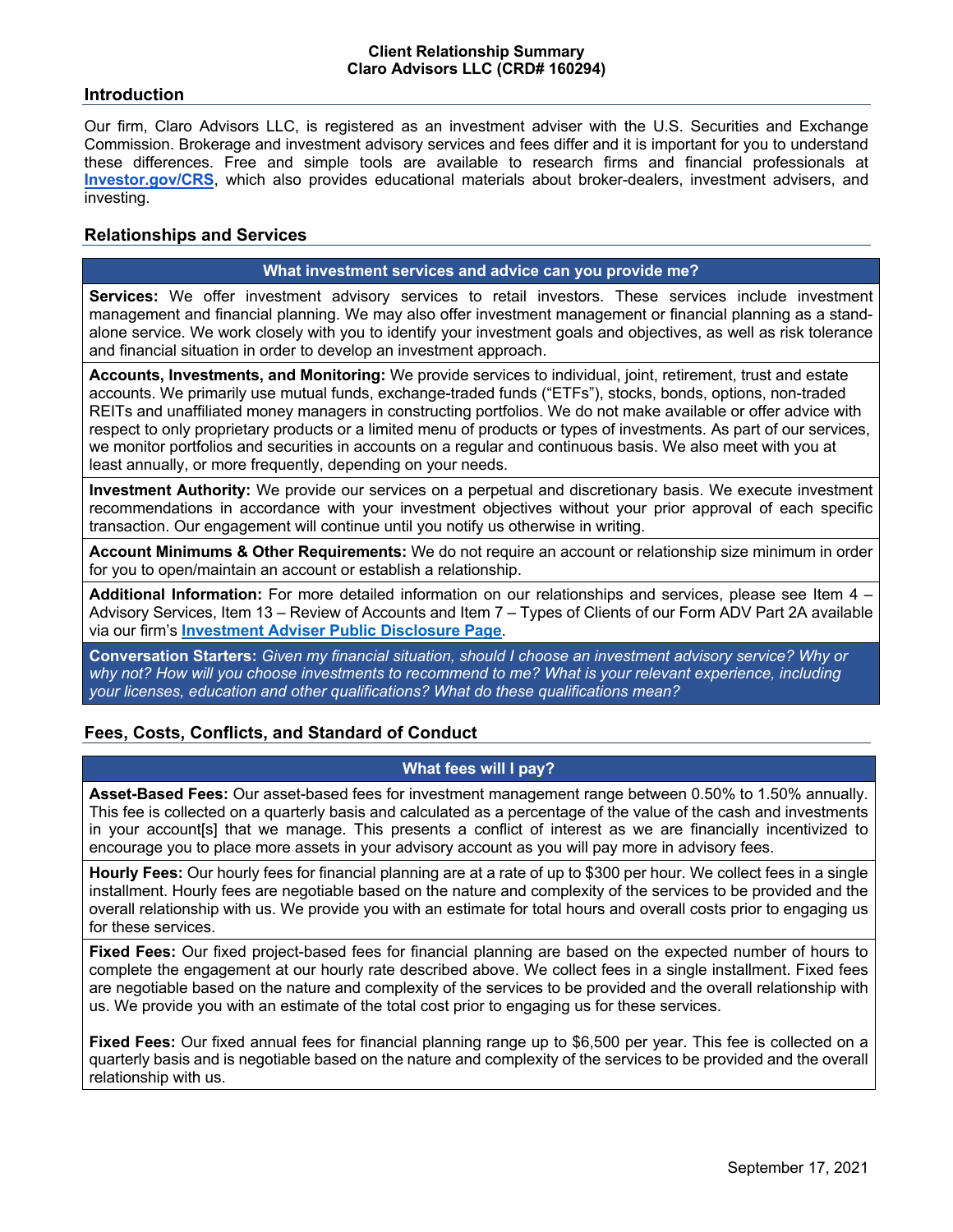**Other Fees & Costs:** In addition to our advisory fee, you will also be responsible for third party manager and/or platform fees, custody fees, account administrative fees, fees and expenses related to mutual funds and exchangetraded funds and applicable securities transaction fees.

**Additional Information: You will pay fees and costs whether you make or lose money on your investments.**  Fees and costs will reduce any amount of money you make on your investments over time. Please make sure you understand what fees and costs you are paying. For more detailed information on our fees, please see Item 5 – Fees and Compensation of our Form ADV Part 2A available via our firm's **Investment Adviser Public Disclosure Page**.

**Conversation Starters**: *Help me understand how these fees and costs might affect my investments. If I give you \$10,000 to invest, how much will go to fees and costs, and how much will be invested for me?*

#### **What are your legal obligations to me when acting as my investment adviser? How else does your firm make money and what conflicts of interest do you have?**

*When we act as your investment adviser*, we have to act in your best interest and not put our interests ahead of yours. At the same time, the way we make money creates some conflicts with your interests. You should understand and ask us about these conflicts because they can affect the investment advice we provide you. Here is an example to help you understand what this means.

Some of our financial professionals are licensed as insurance agents. In addition to our services, your financial professional will offer you insurance products in their separate capacity as an insurance agent. The fees charged for the implementation of insurance products are separate from our advisory fees, where your financial professional will earn commission-based compensation for the implementation of an insurance product. Therefore, there is a financial incentive to recommend that you implement insurance through our financial professionals.

**Additional Information:** For more detailed information, please see Item 10 – Financial Industry Activities and Affiliations, Item 12 – Brokerage Practices and Item 14 – Client Referrals and Other Compensation of our Form ADV Part 2A available via our firm's **Investment Adviser Public Disclosure Page**.

**Conversation Starters:** *How might your conflicts of interest affect me, and how will you address them?*

#### **How do your financial professionals make money?**

Our financial professionals are compensated based on the revenue generated from the accounts they service directly. This means financial professionals have an incentive to increase the asset size in the relationship or solicit new business, taking time away from the day-to-day servicing of existing clients.

## **Disciplinary History**

**Do you or your financial professionals have legal or disciplinary history?**

Yes. You can visit **Investor.gov/CRS** for a free and simple search tool to research our firm and our financial professionals.

**Conversation Starters:** *As a financial professional, do you have any disciplinary history? For what type of conduct?*

## **Additional Information**

You can find additional information about our investment advisory services by viewing our Form ADV Part 2A available via our firm's **Investment Adviser Public Disclosure Page** or by visiting **www.claroadvisors.com**. You can request up to date information and a copy of our client relationship summary by contacting us at **info@claroadvisors.com** or **(800) 604-2838**.

**Conversation Starters:** *Who is my primary contact person? Is he or she a representative of an investment advisor? Who can I talk to if I have concerns about how this person is treating me?*